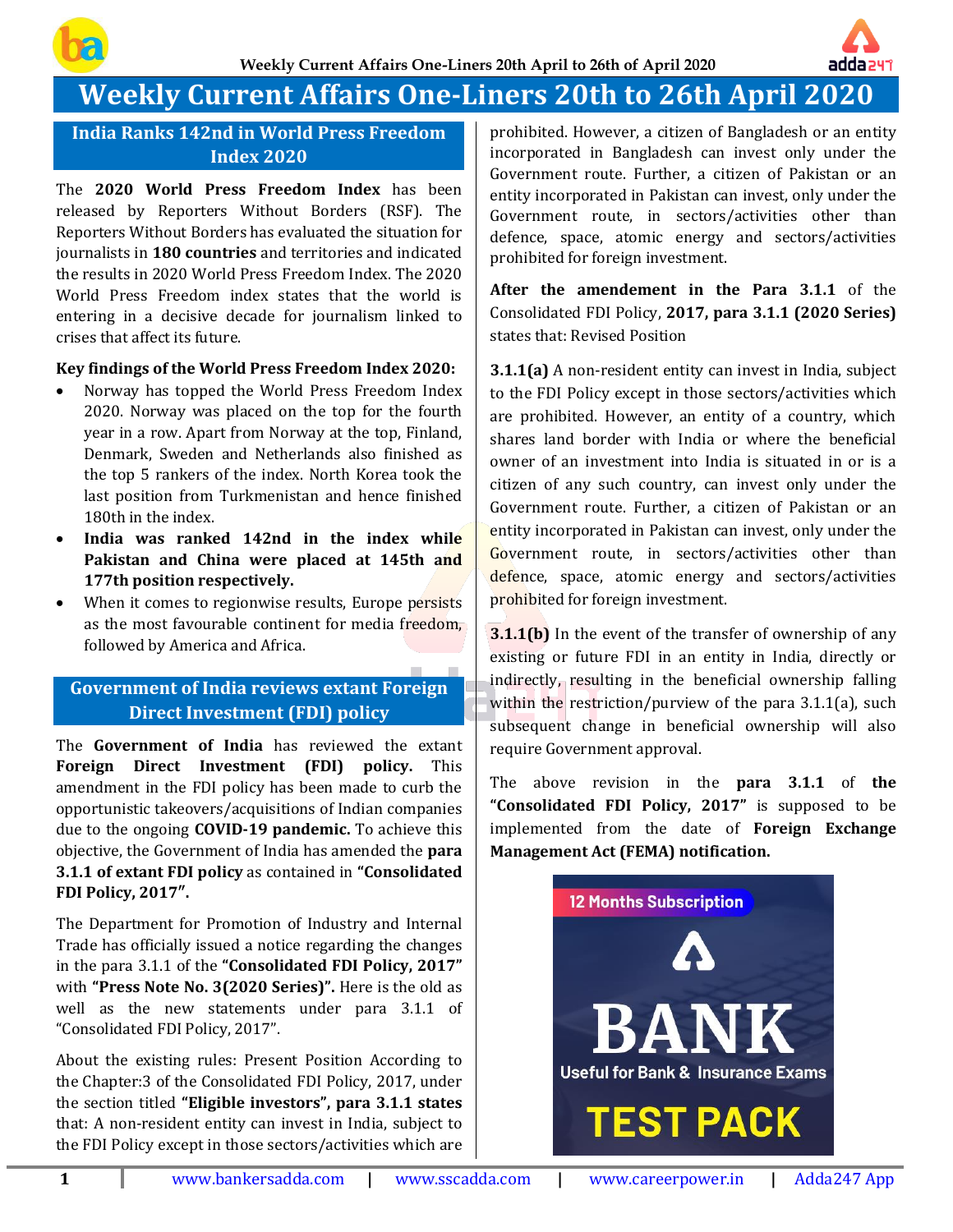



# **IMF releases "World Economic Outlook"**

The **International Monetary Fund (IMF)** has released **the "World Economic Outlook"** report. **"World Economic Outlook"** report is being published by the International Monetary Fund (IMF) twice a year.

#### **Here are the latest projections published in the "World Economic Outlook" report:**

- IMF has reduced India's Gross Domestic Product (GDP) growth rate from **5.8% to 1.9%** in the fiscal year **2020-21.** It has also stated that India's GDP will show recovery in the next financial year with the growth rate **of 7.4%.**
- IMF has projected that the world economy will contract sharply **by 3%** in 2020, overshadowing the damages caused by the **2008–09 financial crisis.**
- IMF has projected China's economy to grow at the growth rate of **1.2%** in the fiscal year **2020-21 while it will grow at 9.2% in the fiscal year 2021-22.**
- In the report, IMF has also indicated that the recovery forecast for the fiscal year 2021 is subjected to the assumption that the pandemic being brought under control in the second half of 2020, scaling back the containment efforts and hence restoring the consumer and investor confidence.

# **National List of Intangible Cultural Heritage of India" launched**

The **"National List of Intangible Cultural Heritage (ICH) of India"** has been launched by the Union Minister for Culture (I/C**) Prahlad Singh Patel.** The "National List of Intangible Cultural Heritage (ICH) of India", which is a part of the Vision 2024 of the Ministry of Culture, raises awareness about the various intangible cultural heritage elements from different parts of India at national as well as international level. It also recognizes the diversity of Indian culture instilled in its intangible heritage and aims to ensure its protection.

## **The National List of Intangible Cultural Heritage of India has been classified in the following 5 broad domains:**

Oral traditions and expressions, including language as a vehicle of the intangible cultural heritage Performing arts Social practices, rituals and festive events Knowledge and practices concerning nature and the

universe

Traditional craftsmanship

The National List of Intangible Cultural Heritage of India has been classified in the above 5 broad domains keeping in view the UNESCO's 2003 Convention for Safeguarding of Intangible Cultural Heritage.

# **Cabinet Approves Ordinance To Amend Epidemic Diseases Act, 1897**

The **Union Cabinet** has approved the promulgation of an Ordinance to amend the **Epidemic Diseases Act, 1897.** The above step has been taken to protect the healthcare service personnel as well as property including their living/working premises against the violence during epidemics. The promulgation of an Ordinance to amend the Epidemic Diseases Act, 1897 has been approved by the cabinet, keeping in view the recent instances of the most critical service providers i.e. members of healthcare services being targeted and attacked by miscreants, thereby obstructing them from doing their duties during the current COVID-19 pandemic.

#### **Who are "Healthcare service personnel"?**

Healthcare service personnel comprises of public and clinical healthcare service providers including doctors, nurses, paramedical workers and community health workers; any other persons empowered by the Act to take measures in order to prevent the outbreak of the disease or spread thereof; and any persons declared as such by the State Government via notification in the Official Gazette.

#### **Aim of the amendment in Epidemic Diseases Act, 1897:**

The promulgation of an Ordinance to amend the Epidemic Diseases Act, 1897 intends to make such acts of violence cognizable and non-bailable offences and also ensure that during any situation akin to the current pandemic, there is zero tolerance to any form of violence against healthcare service personnel as well as damage to property. In the above context, the Violence under this Ordinance will contain harassment, physical injury and damage to the property.

#### **Punishments for violators:**

The amendment in the act makes violence cognizable as well as a non-bailable offence. Punishment of imprisonment for a term **of 3 months to 5 years,** and with fine of **Rs.50,000/- to Rs.2,00,000/-,** has been decided for commissioning or abetment of such acts of violence. Imprisonment for a term **6 months to 7 years** and with fine of **Rs.1,00,000/- to Rs.5,00,000/–** has been decided in the case of causing grievous hurt. Along with above, the offender shall also be accountable to pay compensation to the victim as well as twice the fair market value for the damage of property.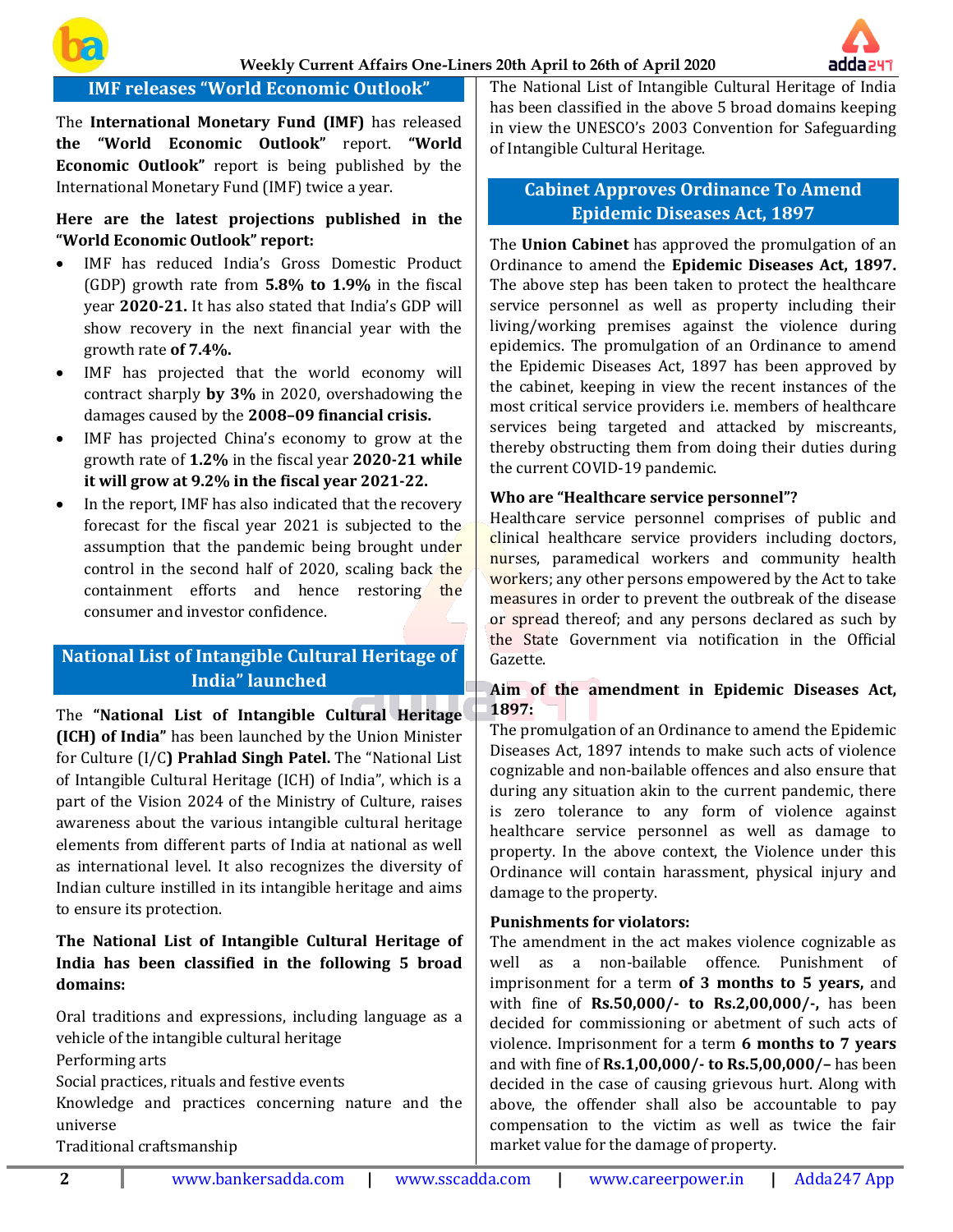



An officer of the rank of Inspector will be investigating the offences within a period of 30 days and the trial has to be completed in one year, unless it has been extended by the court for reasons to be recorded in writing.

# **Bombay, Meghalaya & Orissa high courts to get new chief justices**

**Supreme Court (SC) Collegium** led by the chief justice of India, **Sharad Arvind Bobde** has recommended the appointment of new Chief Justices for the Bombay, Orissa and Meghalaya High Courts (HC).

| S. No. | <b>Name</b>        | <b>High court</b>        |
|--------|--------------------|--------------------------|
| 1      | Dipankar Datta     | <b>Bombay High Court</b> |
| 2      | Biswanath Somadder | Meghalaya High Court     |
| 3      | Mohammad Rafiq     | Orissa High Court        |

#### **Important takeaways:**

- **Justice Dipankar Datta**, presently a judge at the Calcutta High Court. He replaces the current Chief Justice of the Bombay High Court Bhushan Dharmadhikari.
- **Justice Biswanath Somadder**, presently a judge at the Allahabad High Court. He will replace Mohammad Rafiq.
- **Justice Mohammad Rafiq,** presently a Judge at the Meghalaya High Court. He will replace Sanju Panda as Chief Justice of Orissa High Court.

# **National Panchayati Raj Day: 24 April**

Nation celebrates **National Panchayati Raj Day** on **24 April every year.** The Ministry of **Panchayati Raj** organizes the National Panchayati Raj day or the National Local Self Government Day. India celebrates the first National Panchayati Raj Day or the National Local Government Day on **April 2010.**



On the occasion of **National Panchayati Raj Day 2020,** Prime Minister Narendra Modi will be launching the unified e-GramSwaraj Portal and Mobile App on the occasion. This is a new initiative of Ministry of Panchayati Raj which will provide the Gram Panchayats with a single interface to prepare and implement their Gram Panchayat Development Plan (GPDP).

#### **History of Panchayat Raj:**

24th April 1993 marks a defining moment in the history of decentralization of power to the grassroots, with the institutionalization of Panchayati Raj, through the Constitution (73rd Amendment) Act, 1992 which came into force with effect from that day. Ministry of Panchayati Raj commemorates 24th April of every year as the National Panchayati Raj Day(NPRD), as the 73rd Constitutional Amendment came into force on this date. Rajasthan was the first state that carried the Panchayati Raj System in 1959 during the times of late Prime Minister Jawarharlal Nehru.

# **Centre formed IMCTs to make on-spot assessment of Covid-19 situation**

The **government of India** has constituted **Inter-Ministerial Central Teams (IMCTs),** to make an on-spot assessment **of Covid-19** situation. The condition is especially serious in major hotspot districts or emerging hotspots like:

- **Ahmedabad and Surat (Gujarat)**
- **Thane (Maharashtra)**
- **Hyderabad (Telangana)**
- **Chennai (Tamil Nadu).**

The teams set up earlier in Indore **(Madhya Pradesh), Mumbai, Pune (Maharashtra), West Bengal (one team for Kolkata and adjoining districts and the other for North Bengal) and Jaipur (Rajasthan).**

#### **How Inter-Ministerial Central Teams works?**

The IMCTs would be focusing on a range of issues including compliance and implementation of lockdown measures as per guidelines issued under the Disaster Management Act 2005, the supply of essential commodities, social distancing in the movement of people outside their homes, the preparedness of health infrastructure, hospital facilities and sample statistics in the district.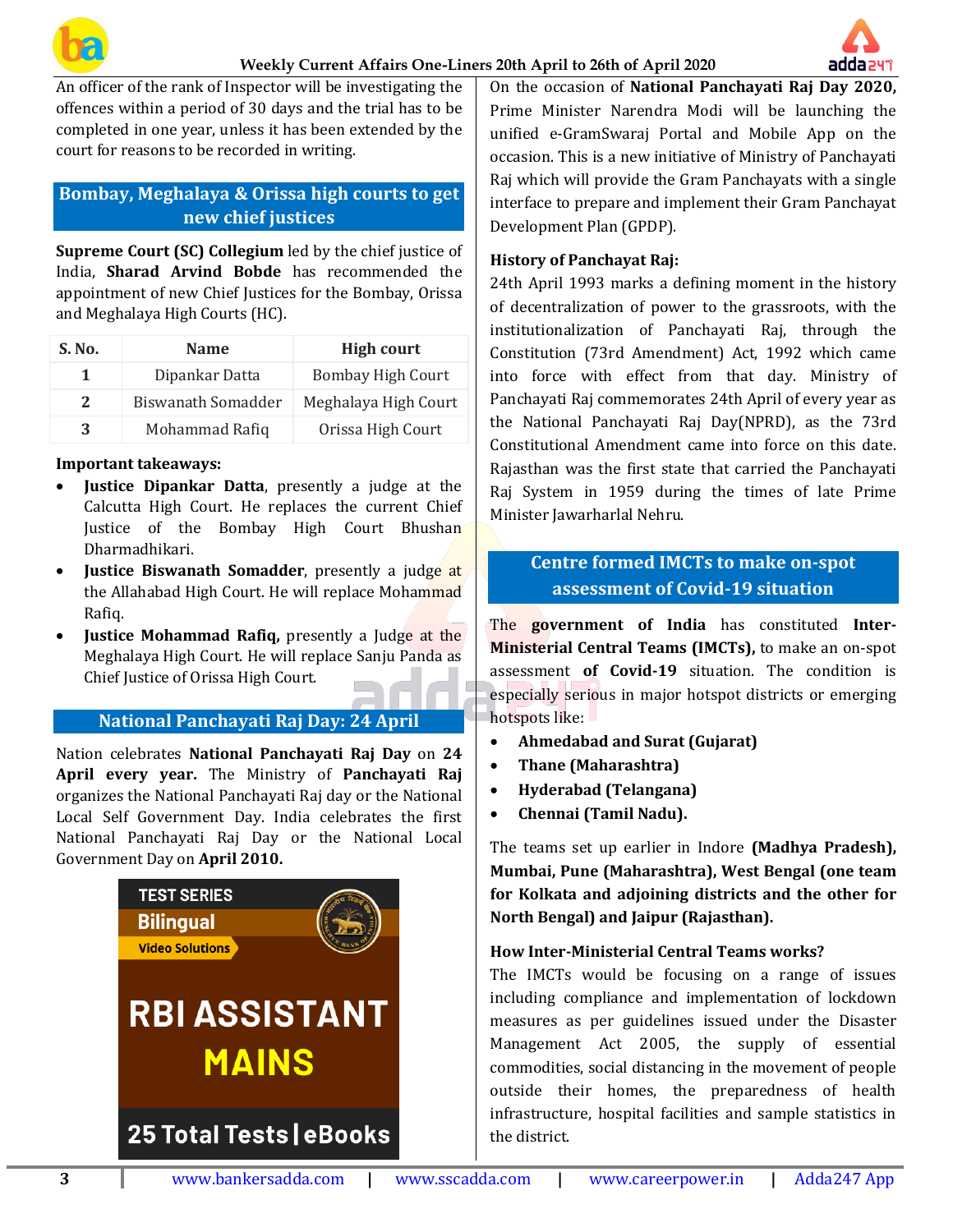# **National Affairs**

- Government of India has launched a **dashboard containing information of human resources for combating and containing Covid-19.** This dashbaord has been created as an online portal on the website **"covidwarriors.gov.in".**
- Union Health Minister Dr **Harsh Vardhan** starts an interactive platform **'COVID India Seva'** to address citizens queries on coronavirus.
- The **Union Ministry of Home Affairs (MHA)** has issued a set of **Standard Operating Procedure (SOPs)** as well as graded relaxations for seafarers.
- **Indraprastha Institute of Information Technology (IIIT-Delhi)** has developed a mobile app named **'WashKaro'.** This mobile app helps to warn the people about a coronavirus containment zone nearby and helps them check whether a news item about the pandemic is genuine or fake.
- **Council of Scientific and Industrial Research (CSIR)-Institute of Genomics and Integrative Biology (IGIB)** has developed **"Feluda"** a low-cost COVID-19 test strip. It was developed by two scientists Dr Souvik Maiti and Dr Debojyoti Chakraborty.
- Jammu and Kashmir State Legal Services Authority (JKSLSA) has launched a helpline under 'Serve-the-Seniors Initiative'.
- The **United Nations Office on Drugs and Crimes (UNODC)** has rolled out **a 'Lockdown Learners' series in India** under its flagship **"Education for Justice"** initiative. It has launched 'Lockdown Learners' series of online dialogues with educators and students in India. The 'Lockdown Learners' series emphasizes on COVID-19 and its impact on Sustainable Development Goals, peace and rule of law.
- **The Indian government** has put on hold the hike in **dearness allowance** for its government employees in a bid to contain the strain on its finances amid the COVID-19 induced crisis. The development comes less than a month after the union cabinet had approved a hike in DA from **4% to a much higher 21%.** This decision of government will impact about 49.26 lakh central government employees and 61.17 lakh pensioners.

## **States in the News**

• **Uttar Pradesh Government** joined hands with tech giant **Google to formed geotag community** kitchens in the state. The kitchens produce 12 lakh food packets on a daily basis.

• **Himachal Pradesh government** has rolled out **"esanjeevani-opd"** for free online medical consultation to sick people. The "e-sanjeevani-opd" has been launched to provide free online medical consultation to sick people at their residence throughout the state.

adda 241

- **Border Roads Organisation** has constructed 430 feet long bailey **"Daporijo bridge"** over the **Subansiri River** in Arunachal Pradesh's Upper Subansiri district.
- The state **government of Rajasthan** has partnered with healthcare startup **MedCords** to **launch 'Aayu & Sehat Sathi** app to fight against COVID-19. This app helps state people to consult doctors online and place orders for their medicine requirement in the wake of a lockdown due to COVID-19.
- **The government of Gujarat** has given the approval of the third edition of his government's **'Sujalam Sufalam Jal Sanchay Abhiyan'** amid Coronavirus lockdown. The scheme was started in 2018 after a weak monsoon. It is a conservation plan to deepen water bodies in the state before the monsoon.
- The **Administration of Pathanamthitta** district in Kerala has launched a vehicle called **'Tiranga' (Total India Remote Analysis Nirogya Abhiyaan)** for rapid screening of COVID-19 symptoms.
- A new permanent bridge has been constructed by the **Border Roads Organisation (BRO)** to link Kasowal enclave in Punjab with rest of India. This new permanent bridge has been constructed on the river Ravi.
- **India's oldest National Park, Jim Corbett National Park** becomes India's **1st quarantine** facility for animals with symptoms of coronavirus (COVID-19). The Park has built isolation wards for animals. According to the Authority of the park, at least 10 quarantine centres are being prepared within the premises to contain animals.
- The **Government of Manipur** commemorated **"Khongjom Day"** at Khongjom War Memorial Complex, Thoubal, Manipur. This day is observed to remembering the people who valiantly fought in the **Anglo-Manipuri War in 1891.**
- **Uttar Pradesh** has become the 1st state with a software-based in-house **facility of virtual courts,** where requisite infrastructure in **Allahabad High Court and all its courts for hearing cases through video conferencing.**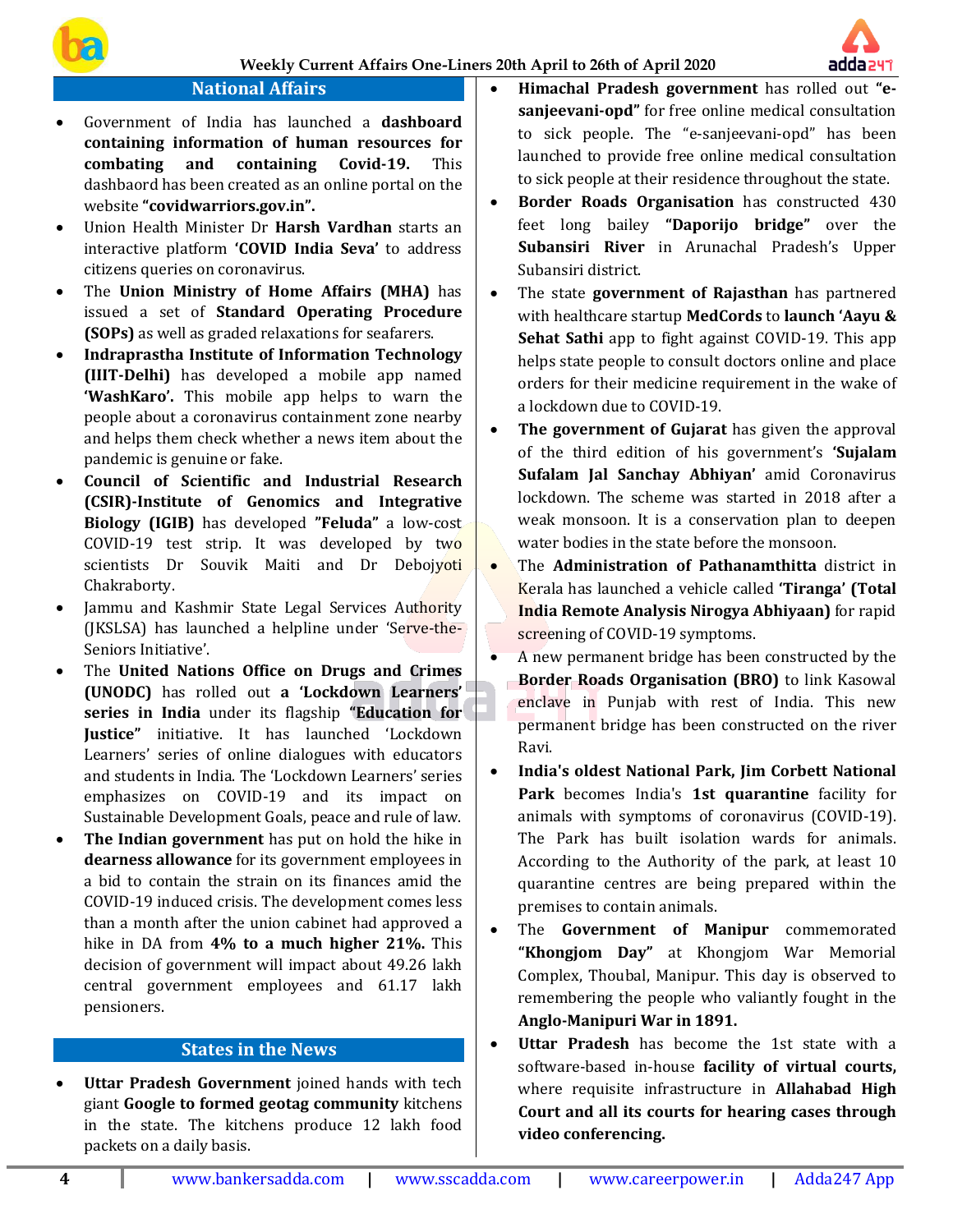

### **International Affairs**

- The **Lebanese parliament** has passed the legislation to legalize the cannabis cultivation for medical and industrial purposes. Earlier, the farming of cannabis was illegal in Lebanon, but now the cannabis farming would be regulated within the country.
- **Iran** has successfully launched its first-ever military satellite named **"Noor"** into the orbit. 'Noor' satellite has reached its orbit and it orbiting **425 km** above the earth's surface. This satellite is launched by the Islamic Revolutionary Guard Corps [IRGC], a branch of the country's armed forces. The Noor satellite was launched by a **three-stage rocket which was powered by a combination of solid and liquid fuels.**

### **Agreements/MoUs Signed**

- **Paytm Payments Bank Ltd (PPBL)** inks partnership with **Mastercard** to issue virtual and physical debit cards. These cards enable its customers to perform secure online transactions, make payment in stores as well as withdraw cash from ATMs.
- **NIIT (National Institute of Information Technology)** Limited announced that its US (United States) subsidiary has signed a managed service agreement with a US-based education technology **(EdTech) company.**
- **Vodafone idea** ties up with **Paytm** have launched the **'Recharge Saathi'** program. This program will help individuals and small businesses to earn additional income. Vodafone Idea will also give an assured cashback to merchant partners for multiple recharges.



# **Books and Authors**

• Sports journalist, **V. Krishnaswamy,** authored a book titled **"Shuttling to the Top: The Story of P.V. Sindhu",** released. The book narrates the journey of badminton player PV Sindhu, from her early life to becoming a world champion and what lies ahead.

### **Banking/Economy/Business News**

- **HDFC** Bank has started **#HDFCBankSafetyGrid campaign** to encourage social distancing in Public places. The bank has created physical markers of HDFC Bank logo on the ground using the outer grid logo. This campaign helps people waiting in the queue at a shop or an establishment.
- **Industrial Credit and Investment Corporation of India (ICICI)** bank starts a new feature of voice banking services on Amazon Alexa and Google Assistant for their customers. The service will enable customers to **#BankWithTheirVoice** and get answers to banking queries, check account balance & transactions, credit card due date and more.
- The social media platform & US tech titan **Facebook** has acquired a 9.99% stake Reliance Jio i.e. the telecom arm of Reliance Industries Ltd (RIL). Facebook has bought **the 9.99%** stakes for **USD 5.7 billion (about Rs 43,574 crore).** This deal of USD 5.7 billion has put the pre-money enterprise value of Jio Platforms at **Rs 4.62 lakh crore.**
- **Fitch Solutions** has slashed India's economic growth **forecast to 1.8%** for **the financial year 2020-21.** Fitch Solutions has lowered India's economic growth forecast from 4.6% stating large-scale loss of income across the economy due to domestic outbreak of COVID-19, causing contracted private consumption.
- **Singapore's Caladium Investment** has raised its stake in Bandhan Bank by **1.1 percent from 3.39% to 4.49%.** Caladium Investment PTE Ltd now holds will now holds **7.2 crore shares of Bandhan Bank.**

#### **Appointments/Resignations**

- **Kapil Dev Tripathi** has been appointed as the Secretary to the President of India, **Ram Nath Kovind.** He will replace Sanjay Kothari, who was selected as the Chief Vigilance Commissioner in February.
- **N Kamakodi** will be reappointed as the **MD & CEO of City Union Bank Ltd.** City Union Bank has received approval for this reappointment from the Reserve Bank of India. His reappointment is for a further period of three years.

adda 247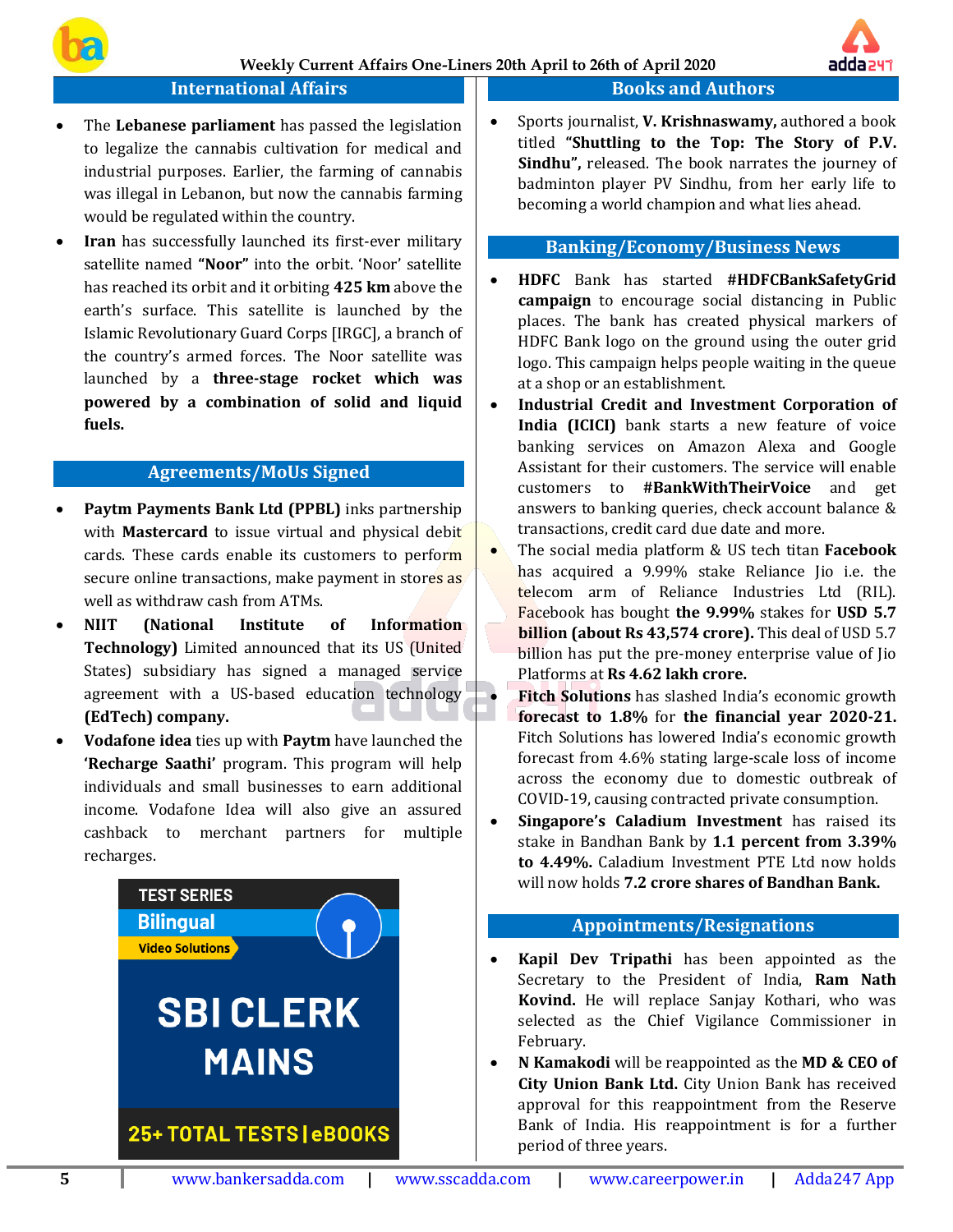



- **International Motorcycle Manufacturers Association (IMMA)** has elected **Rakesh Sharma**, Executive Director, Bajaj Auto as its President for a 2 year tenure. He had been holding office as vicepresident **in IMMA, since May 2019.**
- **Sanjay Kothari** took oath as **Central Vigilance Commissioner of India.** He has been selected as the new Central Vigilance Commissioner by a highpowered committee headed by Prime Minister Narendra Modi. Prior to this, he was served as the Secretary to the President.

### **Defence News**

- The **Indian Navy's Naval Aircraft Yard (Kochi)** has formed **"Air Evacuation Pod (AEP)"** for the safe evacuation of COVID-19 patients from remote areas. The pod is made up of aluminium, nitrile rubber and perspex.
- **Central Industrial Security Force (CISF)** has launched an e-office application named **'e-karyalay'.** This application helps to enables the movement of files and documents of CISF without physical touch. This has been done to prevent coronavirus infection due to frequent touching of files by many persons.

## **Awards and Recognitions**

• **Adam Higginbotham's** book **"Midnight in Chernobyl: The Untold Story of the World's Greatest Nuclear Disaster"** wins the William E. Colby Award.

#### **Science and Technology**

- **Indian Institute of Technology (IIT) Ropar** (Punjab) has developed & designed a '**WardBot**' to deliver medicines and food to COVID-19 patients in isolation wards without human intervention.
- For the rapid detection of pathogens, a device named **"bug sniffer"** has been developed by the researchers at **the Agharkar Research Institute (ARI), Pune.**
- A low-cost **electro-catalyst** has been developed with **"Fish gills"** by the scientists at the Institute of Nano Science and Technology (INST), an autonomous institute under the Department of Science and Technology.
- **Indian Institute of Technology (IIT) Mandi, Himachal Pradesh** has developed a **high-speed magnetic Random Access Memory (RAM).** This Magnetic Random Access Memory (RAM), is faster, energy-efficient and stores more data in a smaller volume as compared to existing data storage technologies.
- Scientists from International **Advanced Research Centre for Powder Metallurgy and New Materials** (ARCI) has developed an advanced **tool "NanoBlitz 3D"** in collaboration with Nanomechanics Inc., USA. **NanoBlitz 3D** can be used for the mapping of nanomechanical properties of materials such as multiphase alloys, composites, and multi-layered coatings.
- **Raksha Mantri, Rajnath Singh** has launched India's 1st COVID-19 sample collection mobile Lab through video conference. India's 1st COVID-19 sample collection mobile Lab launched has been named as **"Mobile BSL-3 VRDL Lab".**
- **National Aeronautics and Space Administration (NASA)** has announced that they will launch astronauts **Bob Behnken** and **Doug Hurley** to International Space Station (ISS) on May 27, 2020. A SpaceX rocket will carry two astronauts to the International Space Station (ISS) in **Crew Dragon spacecraft.**
- **National Aeronautics and Space Administration (NASA**) has developed a high-pressure ventilator called **VITAL (Ventilator Intervention Technology Accessible Locally) to treat COVID-19 patients.**

## **Summit and Conference**

- The **G-20 Extraordinary Agriculture Ministers Meeting** was held through Video Conferencing. The meeting was held on the issue of COVID-19 as well as its impact on **food security, safety and nutrition.** Union Agriculture Minister **Narendra Singh Tomar** participated in the Extraordinary virtual meeting of G-20 Agriculture Ministers organised under the presidency of Saudi Arabia.
- The **5th Annual Meeting of Board of Governors of New Development Bank** was held through videoconference. Union Minister of Finance & Corporate Affairs, **Nirmala Sitharaman** represented India in the Annual Meeting of Board of Governors of New Development Bank.
- Indian High Commission in **Bangladesh,** and **India Bangladesh** Chambers of Commerce and Industry (IBCCI) has jointly organized a webinar on trade promotion.

# **Sports News**

• **Ferrari's Charles Leclerc** wins the **Formula One Esports Chinese Virtual Grand Prix championship.** Due to the ongoing Coronavirus pandemic, the actual F1 races are not being held. In its place, Formula 1 has announced new F1 Esports Virtual Grand Prix series.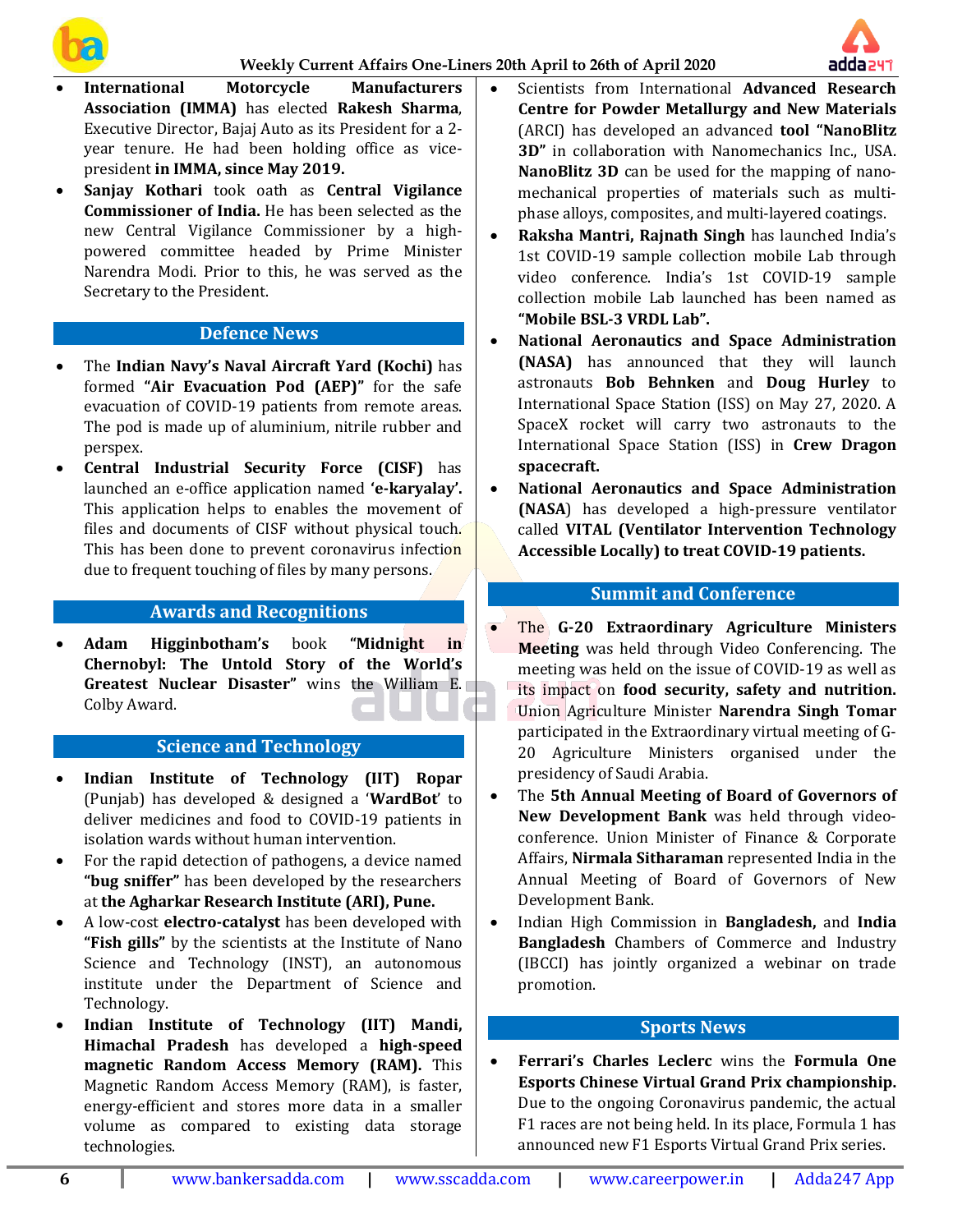



- **World Badminton Champion, P V Sindhu** has been selected as one of the ambassadors for Badminton World Federation (BWF)'s **"I am badminton" awareness campaign.**
- The **11th edition** of **World Games** which is to be held in Birmingham, Alabama, US (United States) has unveiled an updated **logo** and title after being delayed a year because of the Coronavirus pandemic.
- **Alireza Firouzja** beats World Chess **Champion Magnus Carlsen** in the final of the Banter Blitz Cup 2020 and to claim the **\$14,000 prize.**

# **Important Days**

- **UN Chinese Language Day** is observed globally on **April 20** every year. The day has been chosen to pay tribute to **Cangjie,** who is a mythical figure who is presumed to have invented Chinese characters about **5,000 years ago.**
- **World Liver day** is observed on **19 April** every year. The day is observed to spread awareness about the liver-related disease. The liver is the second largest and the most complex organ in the body, with the exception of the brain.
- **World Creativity and Innovation Day** is observed globally **on 21 April every year.**
- The **Government of India** celebrates **Civil Services Day** on 21st April every year. The day was celebrated for the first time on **21 April 2006. Civil Services Day** is celebrated on this day to commemorate the address of the first Home Minister of Independent India, **Sardar Vallabhbhai Patel** to the probationers of Administrative Services Officers in 1947 at Metcalf House, Delhi.
- **Earth Day or International Mother Earth Day** is observed globally on **22 April every year.** The theme of Earth Day 2020: **Climate Action.**



- **World Book and Copyright Day** is observed globally on **23 April** every year. World Book Capital for 2020: **Kuala Lumpur, Malaysia.** The slogan for 2020**- "KL Baca – caring through reading"**
- **English Language Day** is observed globally on **23 April** every year. The Day marks the birthday and date of death of famed writer **William Shakespeare.**
- The **International Day of Multilateralism and Diplomacy for Peace** observed globally **on 24 April.** 'International Day of Multilateralism and Diplomacy for Peace' was first observed by the United Nations (UN) on April 24, 2019.
- **World Malaria Day** is observed globally on **25 April** every year. This day is observed to spread awareness among people globally to fight against malaria. The theme of World Malaria Day 2020 is **"Zero malaria starts with me."**
- **International Delegate's Day** observed globally on **25 April** every year. This day is observed to raise awareness of the role of the representatives and delegates of the Member States to the United Nations.This year is **the 75th anniversary of the San Francisco Conference.**

### **Obituaries**

- Oscar-winning animator, film director and producer, **Gene Deitch** passed away. His movie "Munro" won the Oscar award in the animated short film category in 1960.
- BMW Group President and CEO **Rudratej Singh** has passed away. Rudratej was the first Indian to lead the BMW India operations.
- Former Fiji Prime Minister **Laisenia Qarase** has passed away. He served as the sixth Prime Minister of Fiji from 2000 to 2006.
- Eminent theatre director, actor and activist, **Usha Ganguly** passed away. She was awarded the Sangeet Natak Akademi Award for direction in 1998.
- Former Rajya Sabha member from Odisha **Basanta Das** passed away. He was Rajya Sabha member from 1990 to 1996 as Janata Dal nominee.

## **Miscellaneous News**

• **Board of Control for Cricket in India (BCCI)** has created a video to promote wearing masks in public places and help the country to fight against COVID-19 pandemic. The **'Team Mask Force'** has shot a video message and featured **Virat Kohli, Sachin Tendulkar, Sourav Ganguly, Smriti Mandhana, Rohit Sharma, Harbhajan Singh, Harmanpreet Kaur, Virender Sehwag, Rahul Dravid and Mithali Raj,** all of them speaking about the importance of wearing masks.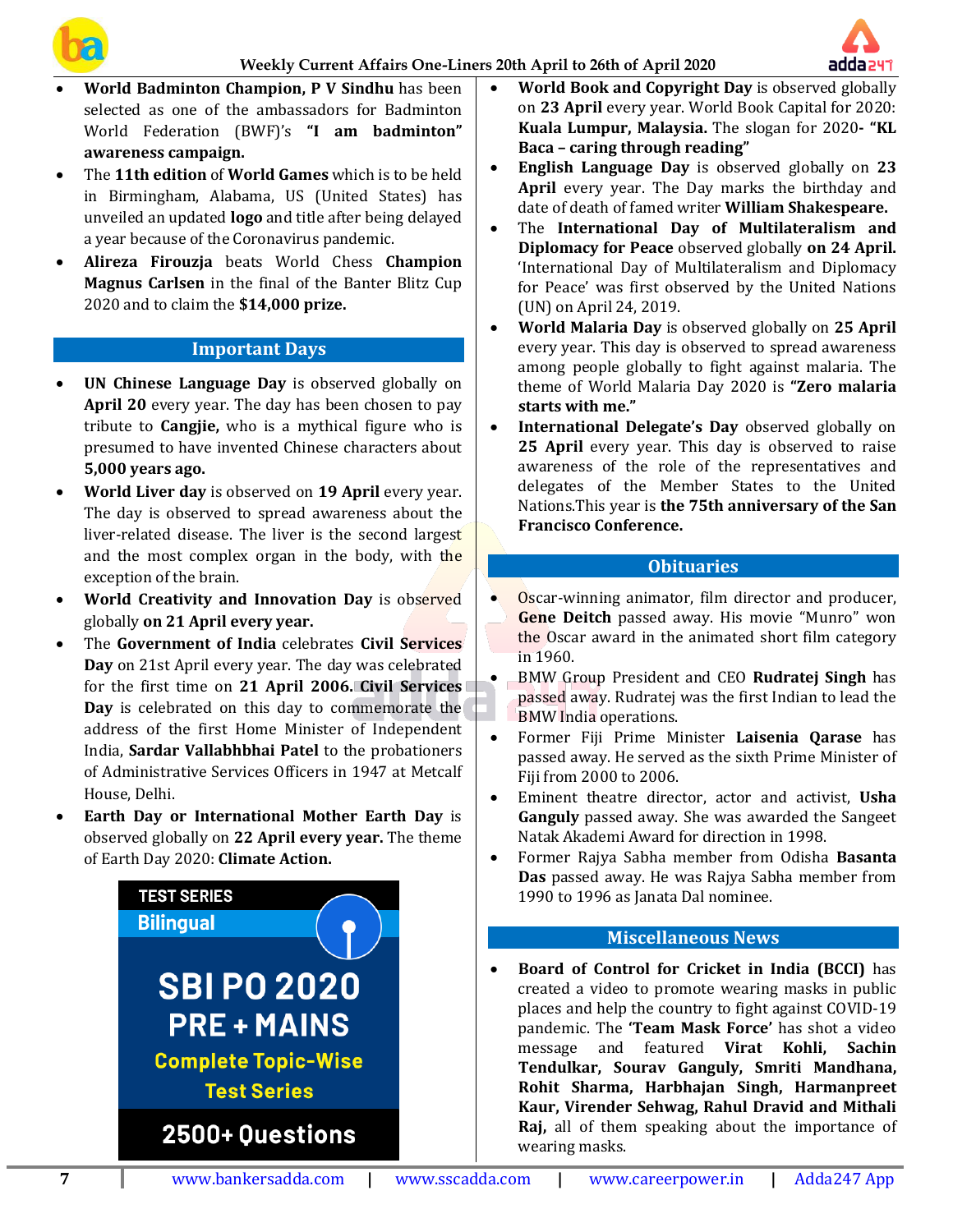





- Social media platform, **Facebook** has announced to launch a third party fact checking system in **Bangladesh.** Facebook has partnered with an Indian fact checking website "Boom" for a third party fact checking system in Bangladesh.
- **"Covid FYI"** is a one-stop digital directory containing information of all COVID-19 related services and helplines released by official sources. This platform has been made by an international team of 16 members led by **Simran Soni,** a student of Indian Institute of Management Kozhikode.
- The **Pune Municipal Corporation** has developed a mobile application named **"Saiyam".** This application has been developed to effectively track the homequarantine citizens and to ensure they stay in the home.
- In the wake of growing demand for sanitizers amid COVID-19 outbreak, the National Botanical Research Institute (NBRI) has created an alcohol-based herbal sanitizer.
- Union Human Resource Development Minister **Ramesh Pokhriyal 'Nishank'** has launched a campaign **"#MyBookMyFriend".** The campaign "#MyBookMyFriend" has been launched on social media on the occasion of World Book Day.
- **National Book Trust, India** and **Federation of Indian Chambers of Commerce & Industry (FICCI)** has organized a WEBINAR on Post-COVID Publishing Scenario in New Delhi. This webinar was organized on the occasion of WORLD BOOK & COPYRIGHT DAY and featured the participation of Union Minister of HRD Shri **Ramesh Pokhriyal 'Nishank'.**

# **Static Takeaways**

- Director General of UNESCO: Audrey Azoulay.
- Union Minister for Home Affairs: Amit Shah.
- Director of IIIT-Delhi: Ranjan Bose
- Anandiben Patel is the current Governor of Uttar Pradesh.
- Uttar Pradesh is India's most populous state.
- Chief Minister of Himachal Pradesh: Jairam Thakur; Governor: Bandaru Dattatraya.
- Chief Minister of Arunachal Pradesh: Pema Khandu; Governor: B.D. Mishra.
- CM of Rajasthan: Ashok Gehlot.
- Capital of Rajasthan: Jaipur.
- Governor of Rajasthan: Kalraj Mishra.
- Chief Minister of Gujarat: Vijay Rupani; Governor of Gujarat: Acharya Dev Vrat.
- Gir Forest National Park and Wildlife Sanctuary, also known as Sasan Gir, is a forest and wildlife sanctuary near Talala Gir in Gujarat, India.
- The Sardar Sarovar Dam is a gravity dam on the Narmada river near Navagam, Gujarat.
- Chief Minister of Kerala: Pinarayi Vijayan.
- Governor of Kerala: Arif Mohammad Khan.
- Capital of Kerala: Thiruvananthapuram.
- Chief Minister of Punjab: Capt. Amarinder Singh.
- Governor of Punjab: V.P. Singh Badnore.
- Director General Border Roads (DGBR): Lt Gen Harpal Singh.
- Prime Minister of Lebanon: Hassan Diab.
- Capital of Lebanon: Beirut; Currency: Lebanese pound.
- MD and CEO of Paytm Payments Bank Ltd: Satish Kumar Gupta.
- Paytm Payments Bank Ltd Headquarters: Noida, Uttar Pradesh.
- Managing Director & CEO of ICICI Bank: Sandeep Bakhshi.
- ICICI Bank Headquarters: Mumbai, Maharashtra.
- Headquarters of HDFC Bank: Mumbai, Maharashtra.
- Managing Director of HDFC Bank: Aditya Puri.
- Chief Executive Officer of Facebook: Mark Zuckerberg.
- Facebook Headquarters: California, US.
- **Justice Sharad Arvind Bobde took oath as the 47th** Chief Justice of India.
- Supreme Court established: 28th January 1950.
- **City Union Bank Founded: 31 October 1904.**
- City Union Bank Headquarters: Kumbakonam, Tamil Nadu.
- City Union Bank Chairman: R. Mohan.
- International Motorcycle Manufacturers Association Founded: 1947.
- International Motorcycle Manufacturers Association Headquarters: Geneva, Switzerland.
- Chief of Naval Staff: Admiral Karambir Singh.
- The members of the G20 group are Argentina, Australia, Brazil, Canada, China, France, Germany, India, Indonesia, Italy, Japan, Mexico, Russia, Saudi Arabia, South Africa, ?Republic o?f Korea, Turkey, the United Kingdom, the United States and the European Union (EU).
- President of New Development Bank: K V Kamath.
- Headquarters of Badminton World Federation: Kuala Lumpur, Malaysia.
- Badminton World Federation Founded: 5 July 1934.
- President of Badminton World Federation: Poul-Erik Hoyer Larsen.